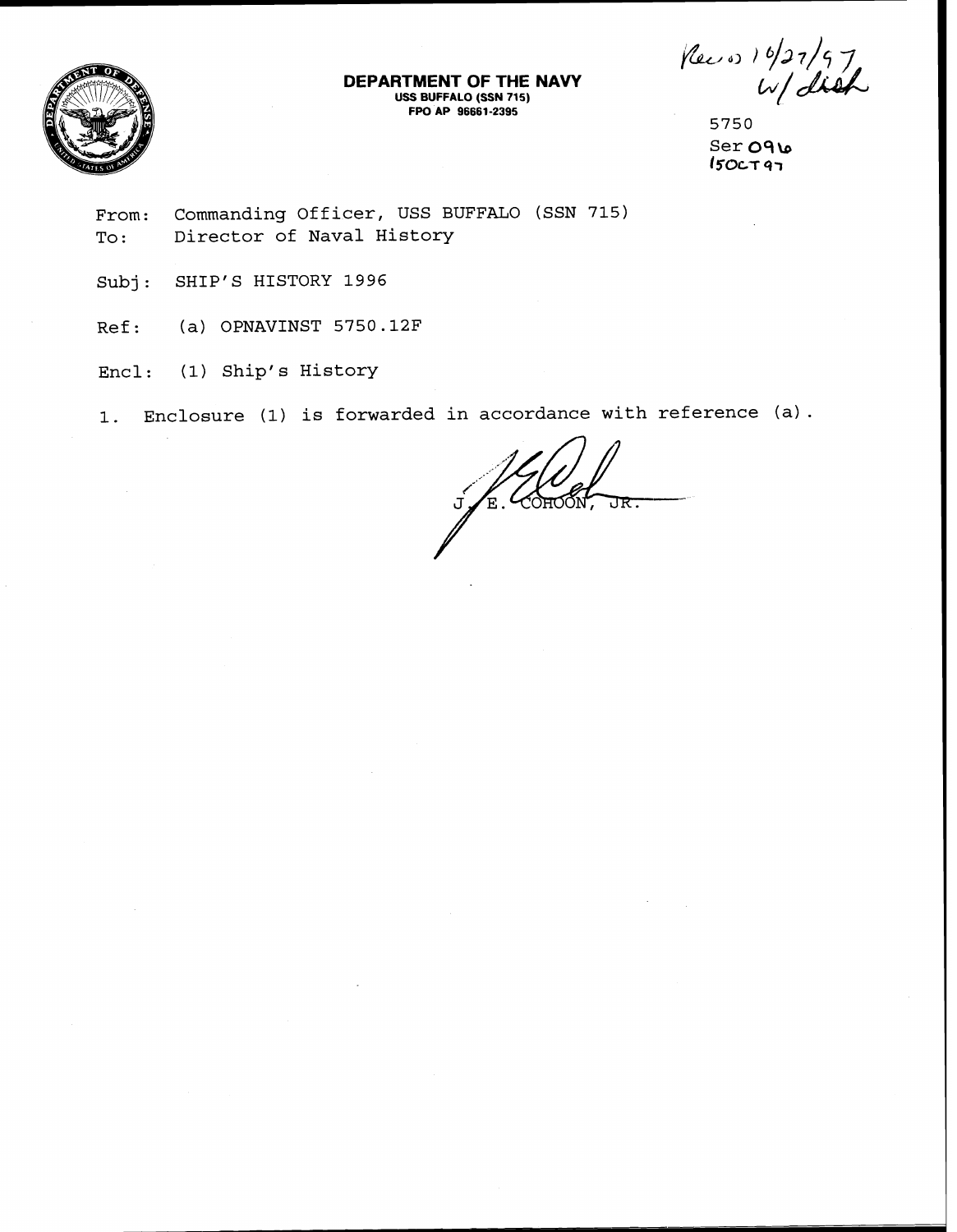## USS BUFFALO (SSN 715)

#### SHIP'S HISTORY 1996

### 1. Command Composition and Organization:

USS BUFFALO (SSN **715)** is a LOS ANGELES Class nuclear-powered attack submarine capable of a variety of missions: anti-submarine warfare, anti-surface warfare, intelligence collection, land attack (strike) warfare, mine laying, and special forces insertion. BUFFALO is homeported in Pearl Harbor, Hawaii as part of Submarine Squadron One. The Commanding Officer is Commander John Elder Cohoon, Jr., USN.

#### $2.$ Chronology:

 $\mathcal{L}^{\mathcal{L}}(\mathcal{L}^{\mathcal{L}}(\mathcal{L}^{\mathcal{L}}(\mathcal{L}^{\mathcal{L}}(\mathcal{L}^{\mathcal{L}}(\mathcal{L}^{\mathcal{L}}(\mathcal{L}^{\mathcal{L}}(\mathcal{L}^{\mathcal{L}}(\mathcal{L}^{\mathcal{L}}(\mathcal{L}^{\mathcal{L}}(\mathcal{L}^{\mathcal{L}}(\mathcal{L}^{\mathcal{L}}(\mathcal{L}^{\mathcal{L}}(\mathcal{L}^{\mathcal{L}}(\mathcal{L}^{\mathcal{L}}(\mathcal{L}^{\mathcal{L}}(\mathcal{L}^{\mathcal{L$ 

- January: Post-deployment stand down. Completed ship's force upkeep and pre-arrival testing prior to Selected Restricted Availability (SRA).<br>- February: Underway providing target services for various ships

and submarines of the Pacific Fleet.

- March: Conducted upkeep period prior to SRA. Commenced SRA.

- April: SRA.

- May: SRA.

- June: Completed SRA.

- July: Conducted post-SRA sea trials and independent steaming exercises. Hosted Submarine Squadron 1 change of command.

- August: Completed Tactical Weapons Proficiency and Tactical Readiness Evaluation.

- September: Conducted two-week SPRUCE (painting) upkeep. Commenced Eastern Pacific deployment.

- October: Conducted GUNSLINGER anti-submarine warfare exercise. Conducted acoustic trials at Southeast Alaska Acoustic Measurement Facility.

- November: Completed Operational Reactor Safeguards Examination. Commenced post-deployment upkeep. Completed Combat Systems Readiness Review.

- December: Completed Nuclear Weapons Assessment and Logistics Readiness Evaluation. Completed upkeep and post-upkeep sea trials. Conducted a one-day dependents' cruise.

Encl (1)